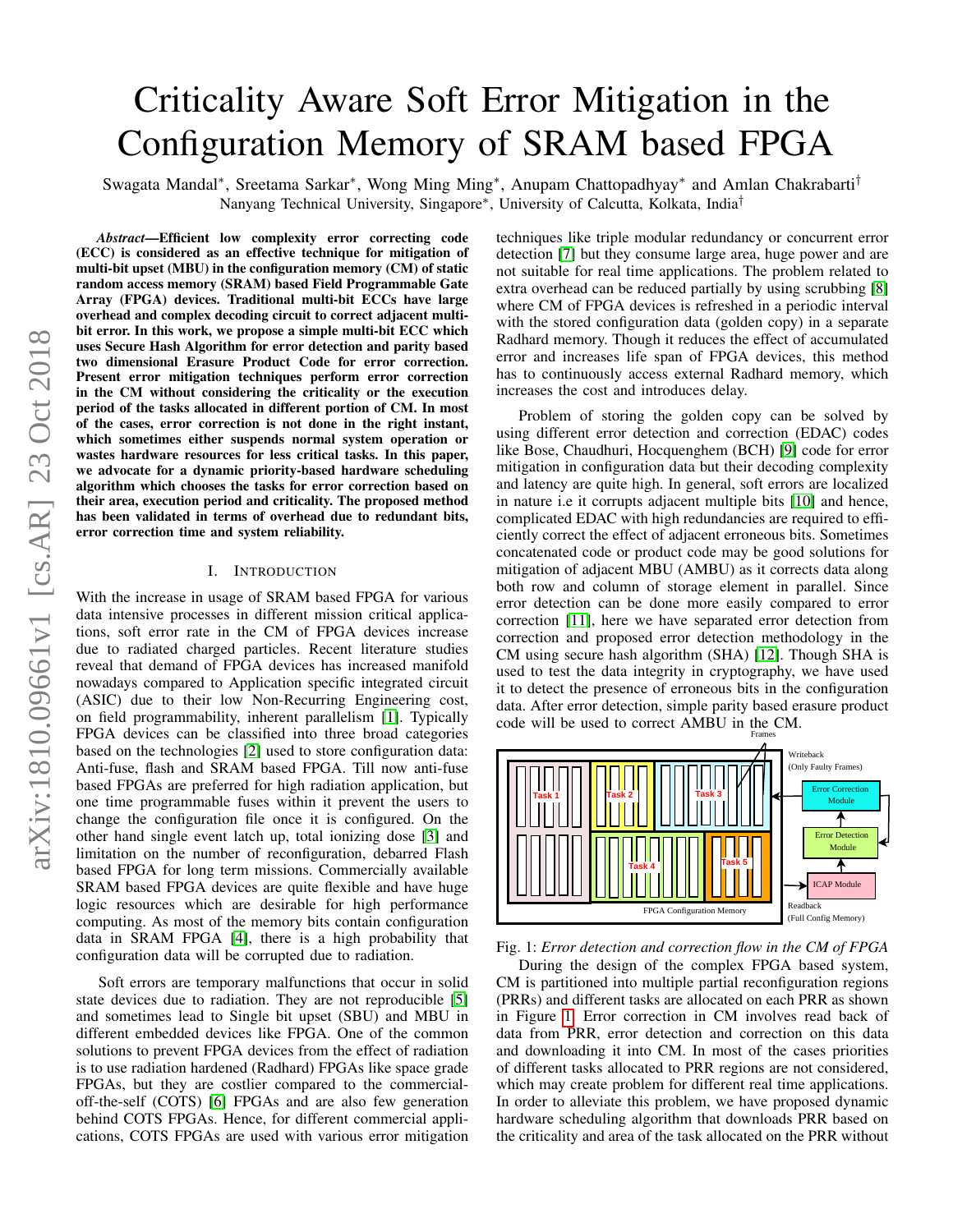suspending normal system operation. In this paper our key contributions are:

- An efficient soft error mitigation method is proposed which separate error detection from error correction. Area optimized SHA-3 for error detection and erasure product code for error correction are proved to be quite efficient compared to other state of art solutions.
- A hardware scheduling algorithm is proposed which calculate the priority for the reconfiguration of the tasks based on criticality, area and execution period of the tasks.

The rest of the paper is organized as follows. Section [II](#page-1-0) presents a detailed literature review related to our work, section [IIId](#page-1-1)escribes the proposed error detection and correction method in details and section [IV](#page-2-0) illustrates hardware scheduling scheduling algorithm. Performance evaluation with result analysis is described in section [V](#page-4-0) followed by concluding remarks in section [VI.](#page-5-12)

# II. LITERATURE REVIEW

<span id="page-1-0"></span>With the development of fabrication technology, solid state devices are gradually reducing in size, hence node voltage of CMOS transistor also reduces. This increases the probability of occurrence of AMBU in the CM of FPGA devices. In order to reduce error correction complexity, designers always prefer simple EDAC code with high error correcting capability and less redundancy to correct multi-bit error. In general, Xilinx provides soft error mitigation controller using single bit error correcting Hamming code for this purpose but this is not sufficient to correct MBU in the CM. Authors in [\[13\]](#page-5-13) proposed two dimensional Hamming product code to correct multi-bit error in the CM of SRAM based FPGA though the proposed method is unable to correct the erroneous bits when multiple erroneous bits are present along both rows and columns of the memory element. Hamming code is concatenated with parity code or BCH code in [\[14\]](#page-5-14) for correction of multiple bits in the memory element.

In order to make the error correction simpler, authors in [\[10\]](#page-5-9) separated error detection from correction where parity code with interleaving is used to detect erroneous configuration frames, though detection efficiency is varied with the interleaving depth. In this paper, we propose 512 bit SHA-3 [\[12\]](#page-5-11) function to detect the presence of erroneous bits in the configuration data. SHA function is widely deployed in digital signature schemes, message authentication codes (MACs) and several other information security applications. The most essential properties of a secure cryptographic hash function are being simple in computation and yet highly noninvertibile with strong collision resistance. In cryptography, bit flip in a data stream due to collision is equivalent to bit flip due to radiation in the configuration data. Though hardware architecture of SHA-3 is slightly complex compared to parity based error detection module, its error detection capability is always 100%.

Downloading of partial bit file for a task in the CM sometimes affects the functionalities of other tasks, so proper hardware scheduling is needed along with scrubbing or error correction of configuration data. Authors in [\[8\]](#page-5-7) proposed a criticality aware scheduling algorithm which scrub different PRR in FPGA, based on criticality of the task allocated to the PRR. The main problem of this method is that criticality of

different tasks are fixed and scrubbing sequence of different tasks remain same. If any task is stopped or any new task is initiated, scrubbing sequence will not change i.e they do not support run time adaptation. In order to solve this problem authors proposed dynamically adaptive scrubbing technique in [\[15\]](#page-5-15) which improves reconfiguration process in FPGA. As there is only one downloading port is available in the Internal Configuration Access Port (ICAP) proper port scheduling is also necessary to download *n* tasks in  $m$  PRR (n≥m) as described by authors in [\[16\]](#page-5-16) for hard real time reconfiguration system. Authors proposed a method which integrates error detection and correction with dynamic priority based hardware scheduling in [\[10\]](#page-5-9) but here tasks are periodic in nature and criticality of the tasks are not included. Unlike to the previous case, here our proposed soft error mitigation for aperiodic tasks calculates the priority for reconfiguration of tasks considering its criticality, execution time and area.

### III. PROPOSED EDAC METHOD

<span id="page-1-1"></span>In the proposed method we have separated error correction from detection. Here error is detected using 512 bit SHA-3 and erasure product code is used for error correction. SHA-3 is a new member of secure hash algorithm family and it's architecture is different from SHA-1 and SHA-2.

### *A. Error detection using SHA-3*

SHA produces fixed length digital signature when a variable length data stream is applied at its input. Change in any single bit in the input data stream will change the digital signature randomly. We have used this property of SHA for error detection in configuration data. The configuration data should remain unchanged after configuration of FPGA devices to ensure fault-free operation. Before downloading the bit file in CM, digital signature for each task is stored in the flash memory. During error detection, configuration data will be read back and configuration data for each task will be passed through SHA-3 module to produce its digital signature. Presence of error will be confirmed in a particular task if there is a mismatch between the stored and the newly computed digital signatures.

The Keccak hash function [\[12\]](#page-5-11), designed by G. Bertoni et. al., was announced by the NIST as the new Secure Hash Algorithm-3, in 2015. Generally, the Keccak algorithm is based on sponge construction, where the hash transformation is performed on an internal state that takes input of arbitrary length, and produces an output of the desired length. SHA-3 algorithm consists of two phases: absorbing and squeezing phase as shown in Figure [2.](#page-1-2) Each state in the sponge function consists of bitrate  $(r)$  and capacity $(c)$ . In the absorbing phase, the bit rate of the initialized state is XORed with the first part of the input. The new bitrate, together with the capacity of the initialized state matrix, will form a new state that is used in f-permutation. The resulting state will serve as the

<span id="page-1-2"></span>

**absorbing squeezing** Fig. 2: *Keccak sponge construction*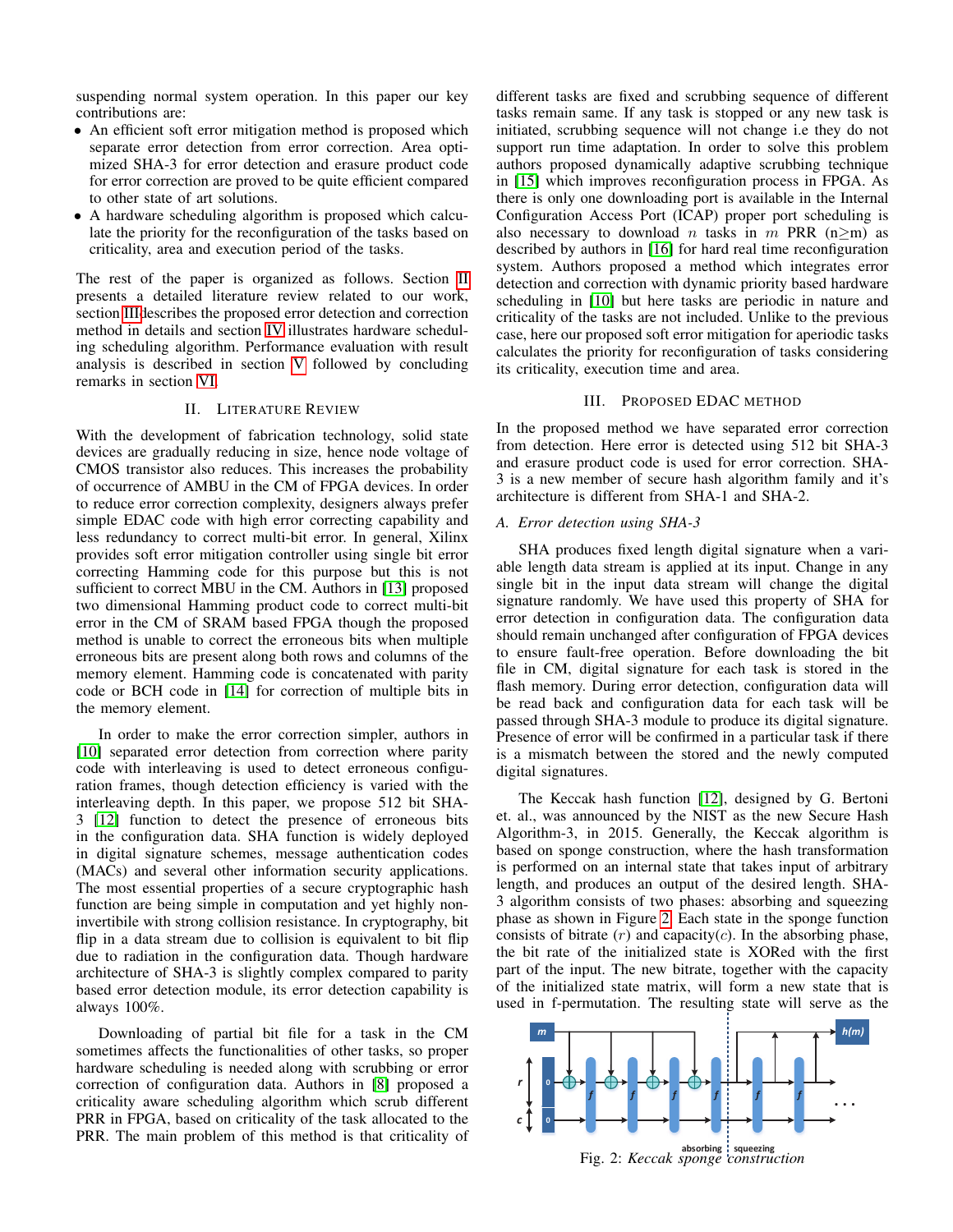new initial state for the next round and the process continues for 24 iteration rounds. Each round is divided into five separate steps, i.e. Theta ( $\theta$ ), Rho ( $\rho$ ), Pi ( $\pi$ ), Chi ( $\chi$ ) and Iota (*ι*). In the squeezing phase, first  $r$  bits of the internal state contains the final output.

In this study, we have chosen to use 512-bits Keccak[1600] due to its guaranteed security margin. Therefore, the respective value of r and c are 576 and 1024. With this, 1600-bit state matrix of Keccak is composed of  $5 \times 5$  matrix of 64-bit words. The proposed modified SHA-3 architecture utilizes the concept of unrolling, pipelining and subpipelining [\[17\]](#page-5-17) as depicted in Figure [3.](#page-2-1) Features of the proposed optimizations are:

- Simplified round constant generator (storing only the nonzero bits)
- 2-stages sub-pipelining within transformation round (inserted after the Theta  $(\theta)$ )
- Unrolling factor of 2
- <span id="page-2-1"></span>• 2-stages pipelining in between adjacent rounds.





It is worth a note that as a result of the subpipelining, the longest delay in the first half of the computation is constituted of 5 XORs. Meanwhile, the second part which includes Pi  $(\pi)$ to Iota  $(\iota)$  covers the longest delay of 2 XORs, 1 AND and 1 XOR. Users can consult [\[17\]](#page-5-17) for details of the proposed architecture.

### *B. Error Correction using Erasure code*

This subsection describes the proposed error correction algorithm. Erasure code is an error correcting method which converts m blocks of data into n blocks of data in such a way that it can recover any erased data block from  $m + n$ data blocks [\[10\]](#page-5-9). Here we have used two dimensional Erasure product code which can recover any number of erroneous bits in any single configuration frame of a task. Erasure product code is basically a parity based coding which can correct any erroneous data bits in a memory element with the help of both vertical and horizontal parity bits. As error correction is performed along both row and column of the memory element in parallel, decoding is very fast and simple. The initial part of decoding and encoding are quite similar as both are involved in the parity calculation. As shown in Figure [4,](#page-2-2) the configuration frames are arranged in the form of a two dimensional array, where each row consists of the frames of a task. To compensate for the varying number of frames in different tasks, some dummy frames are added whose each bit contains zero value. In Figure [4,](#page-2-2) bits marked with the same color will be XORed to generate horizontal and vertical

<span id="page-2-2"></span>

Fig. 4: *Error correction using Ersaure product code*

parity bits. Before downloading the configuration data, the hashes for the different tasks are calculated using 512 bit SHA-3 function illustrated in previous subsection and stored in the flash memory. Also, horizontal and vertical parity of the original configuration frames allocated for different tasks will be calculated and stored.

Decoding process starts with reading of the entire data from the CM of FPGA. The pseudocode for the proposed technique is given in algorithm [1.](#page-3-0) In the proposed algorithm, number of tasks, number of frames in a task, total number of frames, number of column and row in each frame are represented by N, n, U, h and v respectively. 'hash[N][512]' store 512 bit hash for N tasks. The inject\_error function injects a random error pattern into the CM of FPGA. The horizontal and vertical parity is again calculated after error infusion. If coordinate (j,i) of task z does not match with the original parity bit of the respective horizontal parity frame, the vertical parity frames are checked for the same coordinates, and the frames in which anomaly is recorded, are stored in the choose frame array and passed onto the shc function. A frame in the choose frame array is first corrected by comparing it with the original horizontal parity frame for that task and matched with the stored hash value for that task. If it matches, we successfully obtain the faulty frame in that task, but if it does not, the frame is reverted back to its original position and we try the same method with the other frames in the choose frame array until the faulty frame is corrected.

### IV. HARDWARE SCHEDULING ALGORITHM

<span id="page-2-0"></span>Configuration memory of FPGA devices are partitioned into multiple  $PRR$  as shown in Figure [1](#page-0-0) and each  $PRR$  is assigned an individual task. Task allocated to each  $PRR$  is either independent or dependent on other tasks and consists of multiple configuration frames. Lets us assume in our application, available N number of tasks execute aperiodically and out of these errors are detected in L number of tasks. The error detection time, error correction time, reconfiguration time, execution time and idle time of  $i^{th}$  task are designated as  $ED_i$ ,  $EC_i$ ,  $RT_i$ ,  $E_i$  and  $I_i$  respectively. t is the time period of the clock which drives the system.  $w_a$ ,  $w_b$ ,  $w_c$  and  $w_d$  are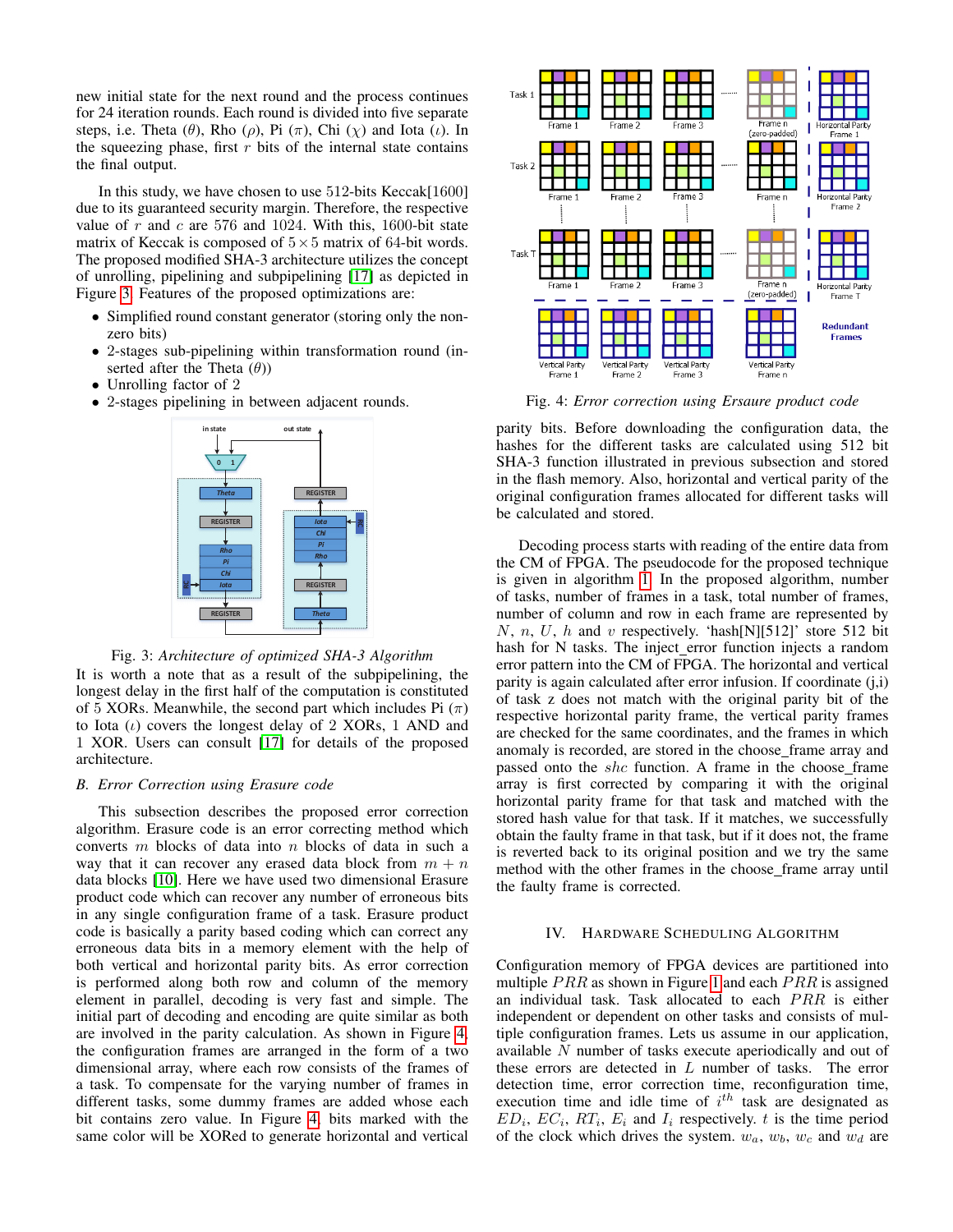<span id="page-3-0"></span>Algorithm 1 Error correction algorithm Input:  $n, N, h, v, U;$ Output: task correct; 1: for runs =  $1 \rightarrow$  no of runs do 2: inject\_error(); 3: Calculate horizontal parity frame from erroneous tasks and store it into hpf[N][v][h]; 4: Calculate vertical parity frame from erroneous tasks and store it into vpf[n][v][h]; 5: for  $z = 1 \rightarrow N$  do 6: task correct  $= 0$ ; 7: **for**  $j = 1 \rightarrow v$  **do** 8: **for**  $i = 1 \rightarrow h$  **do** 9: **if**  $(hp[z][j][i] \neq hpf[z][j][i])$  then 10:  $\text{in} = 0;$ 11: **for**  $k = 1 \rightarrow n$  **do** 12: **if**  $(vp[k][j][i] \neq vpf[k][j][i])$  then 13: choose\_frame[in] = k; 14:  $\text{in} = \text{in} + 1;$ 15: end if 16: end for 17:  $task\_correct = she(z, choose\_frame,in);$ 18: end if 19: **if** (task\_correct = 1) **then** 20: Break; 21: end if 22: end for 23: **if** (task\_correct = 1) **then** 24: Break; 25: end if 26: end for 27: end for 28: end for 29: def shc (z,choose frame,in) 30: task\_correct =  $0$ ; 31: for  $x = 1 \rightarrow in$  do 32: frame  $no = choose_f$  frame  $[x]$ ; 33:  $err_f$ frame =  $ConF(z*n+f$ rame\_no); 34: **for**  $j = 1 \rightarrow v$  **do** 35: **for**  $i = 1 \rightarrow h$  **do** 36: **if**  $(hp[z][j][i] \neq hpf[z][j][i])$  then 37: err\_frame[j][i] = err\_frame[j][i] $\oplus$ 1; 38: end if 39: end for 40: end for 41: **if**  $(hash[z] = sha512(task[z]))$  then 42:  $task\_correct = 1; Break;$ 43: else 44: **for**  $j = 1 \rightarrow v$  **do** 45: **for**  $i = 1 \rightarrow h$  **do** 

```
46: if (hp[z][j][i] \neq hpf[z][j][i]) then
47: err_frame[j][i] = err_frame[j][i] \oplus 1;
48: end if
49: end for
50: end for
51: end if
52: end for
53: return task_correct
```
## <span id="page-3-1"></span>Algorithm 2 Algorithm of download manager

**Input:**  $w_a$ ,  $w_b$ ,  $w_c$ ,  $busy_i$ ,  $T_i$  where  $i = 1 \rightarrow L$ ; Output:  $FP_{max}$ ; 1: Form Task Dependency Graph for  $\Gamma_i$  where  $i = 1 \rightarrow N$ ; 2: Calculate criticality of each Task for  $\Gamma_i$  where  $i = 1 \rightarrow L$ ; 3: Store criticality of Task  $\Gamma_i$  in an array  $\zeta$ ,  $\forall i = 1 \rightarrow L$ ; 4: for  $i = 1 \rightarrow L$  do 5: **if**  $(busy_i = '1')$  then 6:  $St_i = (\frac{E_i}{t} - PE_i) + \frac{I_i}{t}$ 7: end if 8: if  $(busy_i = 0')$  then 9:  $St_i = \frac{I_i}{t} - PI_i$ 10: end if 11: **if** (rising edge( $clk$ )) then 12: **if**  $(St_i = 0)$  then 13:  $St_i = \frac{E_i + I_i}{t}$ 14: else 15:  $St_i = St_i - 1;$ 16: end if 17: **if**  $(RT_i + EC_i \leq St_i * t)$  then 18:  $P_i = St_i - (\frac{EC_i + RT_i}{t})$ 19: end if 20: end if 21: end for 22:  $FP_i = [w_a \times (\frac{1}{P_i}) + w_b \times (\frac{\eta_i}{T}) + w_c \times \zeta(i) + w_d \frac{E_i}{t}]$ 23: Find maximum among all $FP_i$ ;

user defined parameters. Our proposed hardware scheduling algorithm  $2$  will download the  $L$  tasks in the CM without hampering the normal functionalities of other tasks.

The first step of our proposed algorithm is the calculation of criticality of each task. Here the criticality of a task measure dependency of a task on other tasks. Criticality of a task can be defined as the ratio of the number of tasks dependent on that task to the number of tasks present in the system. In order

<span id="page-3-2"></span>

Fig. 5: *Example of task dependency graph*

to calculate criticality of a task, we take the help of task dependency graph [\[18\]](#page-5-18). Figure [5](#page-3-2) shows a task dependency graph assuming ten tasks are present in the CM. The task on which more number of other tasks are dependent, is more critical compared to other tasks. As for example, all other tasks depend on task A, so criticality of task A will be 0.9. Similarly criticality of task B, C and D will be 0.3, 0.2 and 0.2 respectively. Criticality of all other tasks will be 0 because no other tasks depend on them. Here we assume that task dependency graph is a directed acyclic graph i.e that is there is no cyclic dependency among the tasks because presence of cyclic dependency on different tasks will complicate criticality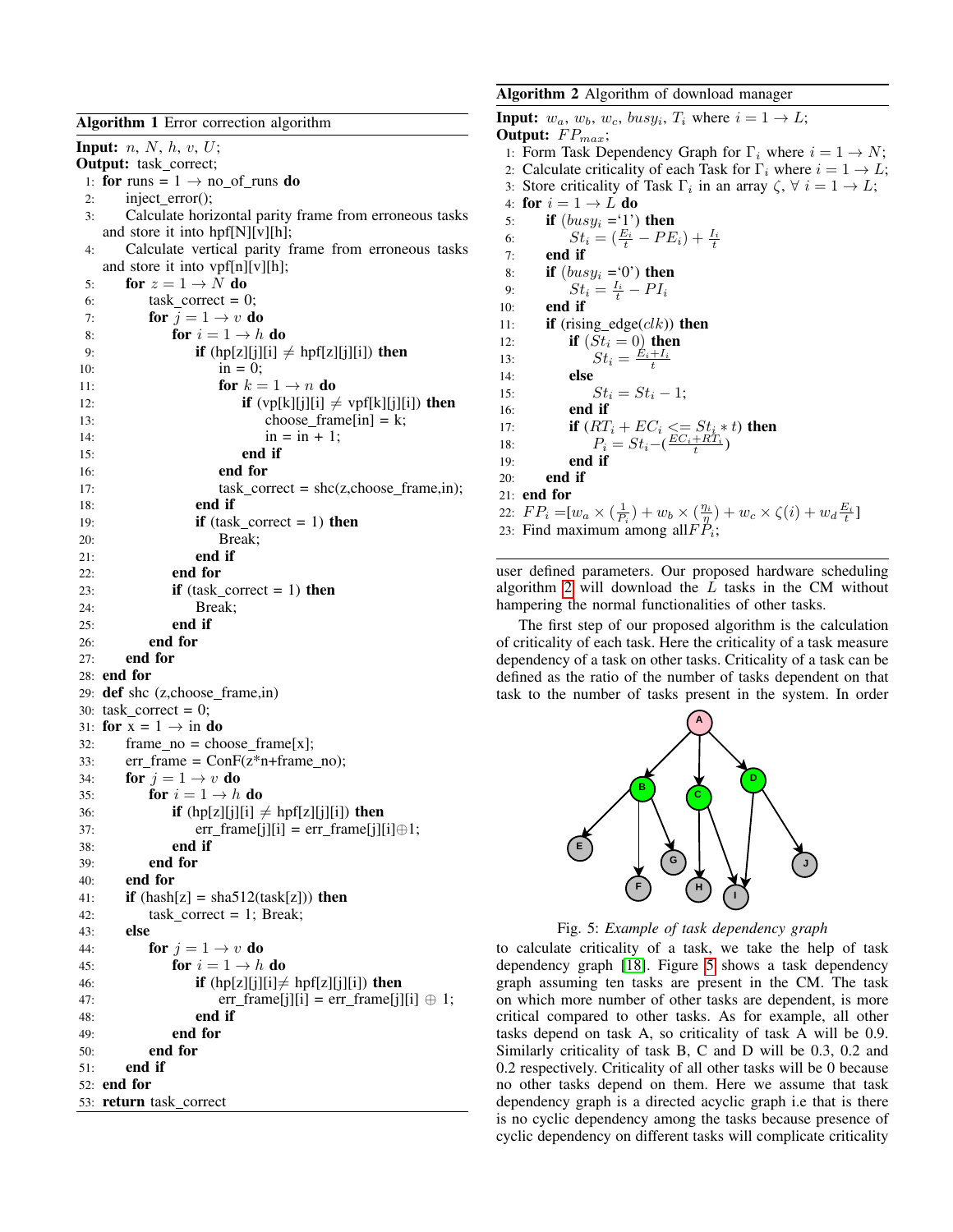calculation. Criticality of only erroneous tasks will be stored in an array  $\zeta$  because finally they will be used in priority calculation. Steps of the proposed algorithm can be described as follows:

- During downloading of configuration file of a PRR, task allocated to that PRR must be remain idle.
- Each task is associated with three signals: busy, partial execution (PE), partial idle (PI). Busy signal will be high during the execution phase of the task and remain low during idle phase. PE and PI count the number of clock cycles after starting of the execution phase and idle phase of a task respectively. A status register  $St_i$  associated with each task measure the number of clock cycles from the current time to the initiation of next execution phase of the task i.e.,  $St_i$  will be loaded with slack time. At each rising edge of clock,  $St_i$  will be decremented by 1 and when it will be 0, it will be loaded by  $\frac{E_i+I_i}{t}$ .
- In the next step priority  $P_i$  will be calculated by subtract- $\lim_{t \to \infty} \frac{EC_i + RT_i}{t}$  from  $St_i$ .
- Final priority  $(FP_i)$  will depend on additional parameters alongside  $P_i$  like execution time, number of configuration frames and criticality of the task. The task which has more number of configuration frames has more chance to be affected by MBU which is reflected in  $FP_i$  as the ratio of number of configuration frames in a task  $(\eta_i)$  to the total configuration frames  $(\eta)$  in the CM. The erroneous task with longer execution time will give erroneous result for a longer time compared to the faulty task with smaller execution time. Hence, user will first try to correct a faulty task with longer execution time. Similarly, task with higher criticality provides erroneous results to more number of dependent tasks compared to tasks with lower criticality, so it is always advisable that faulty task with higher criticality be corrected as early as possible. Now based on the user input  $(w_a, w_b, w_c \text{ and } w_d)$   $FP_i$  will be calculated as described in algorithm [2.](#page-3-1) Values of user inputs can varied in between 0 and 1. Here  $P_i$  and  $FP_i$ will be updated in parallel.
- During error correction of a faulty task,  $FP_i$  will be monitored for the remaining  $(L - 1)$  tasks and again the task with highest  $FP_i$  will be chosen for error correction.
- When  $FP_i$  for multiple tasks will be same, scheduler will download the task whose  $St_i$  is smaller, i.e., scheduler will follow early deadline fast (EDF) algorithm [\[8\]](#page-5-7).

### V. PERFORMANCE ANALYSIS

<span id="page-4-0"></span>Proposed error detection and correction methods have been implemented on the Xilinx Kintex7 board using Vivado platform and VHDL for design entry. We have tested our design using behavioral simulations. To validate EDAC capability of the proposed method, we have performed fault injection experiment in the CM of FPGA. The proposed design flow is shown in figure [6](#page-4-1) which consists of configuration and run phase. The whole CM is partitioned into two parts: static part which contains EDAC module and dynamic part which contains PRR. During configuration phase, bit file of EDAC module and the tasks will be downloaded into the CM and parity bits and signature for each task will be calculated. During run phase, bit file corresponding to PRR will be read back and passed through error detection module. If error is detected, the task scheduler will calculate the priority of faulty tasks and erasure code will correct faulty tasks. Here error

<span id="page-4-1"></span>

Fig. 6: *Workflow of proposed error correcting model*

detection using SHA-3 is always 100% but correction using erasure product code is only possible if the erroneous bits are present within a configuration frame of a task. In general, tasks are placed physically in different locations of CM so there is a high probability that single configuration frame of a task will be affected by soft error. Hence, here average error correction probability is almost 100%. If multiple frames of a tasks is affected by radiation system, EDAC block will inform the user that error is present in the task but correction is not possible.

<span id="page-4-2"></span>

Fig. 7: *Comparison of redundant bits of our proposed method and scrubbing proposed by authors in [\[8\]](#page-5-7)*

Figure [7](#page-4-2) compares the redundant bits required for both error detection and correction using our proposed model and scrubbing model proposed in [\[8\]](#page-5-7). In scrubbing, all the configuration frames need to be stored but in our case signature for each task and parity bits for all tasks will be stored. This will reduce storage memory requirement drastically as illustrated in figure [7.](#page-4-2)

Table [I](#page-5-19) investigates the performance of our proposed SHA-3 architecture in terms of the area, throughput and efficiency and compares it with the state of the art solutions. Here throughput is calculated using the equation [1.](#page-4-3)

<span id="page-4-3"></span>
$$
Throughput = \frac{\# blocksize \times F_{max}}{\# clockwise}
$$
 × N<sub>msg</sub> (1)

where  $#block size$  refers to the number of processed bits, #clockcycle corresponds to the total clock cycles between successive messages to generate each digest message and  $#F_{max}$  is the highest attainable frequency in the implementation.  $\#N_{msg}$  is the number of messages that can be simultaneously hashed at a given time. Based on these investigations, subpipelining is observed effective in critical path